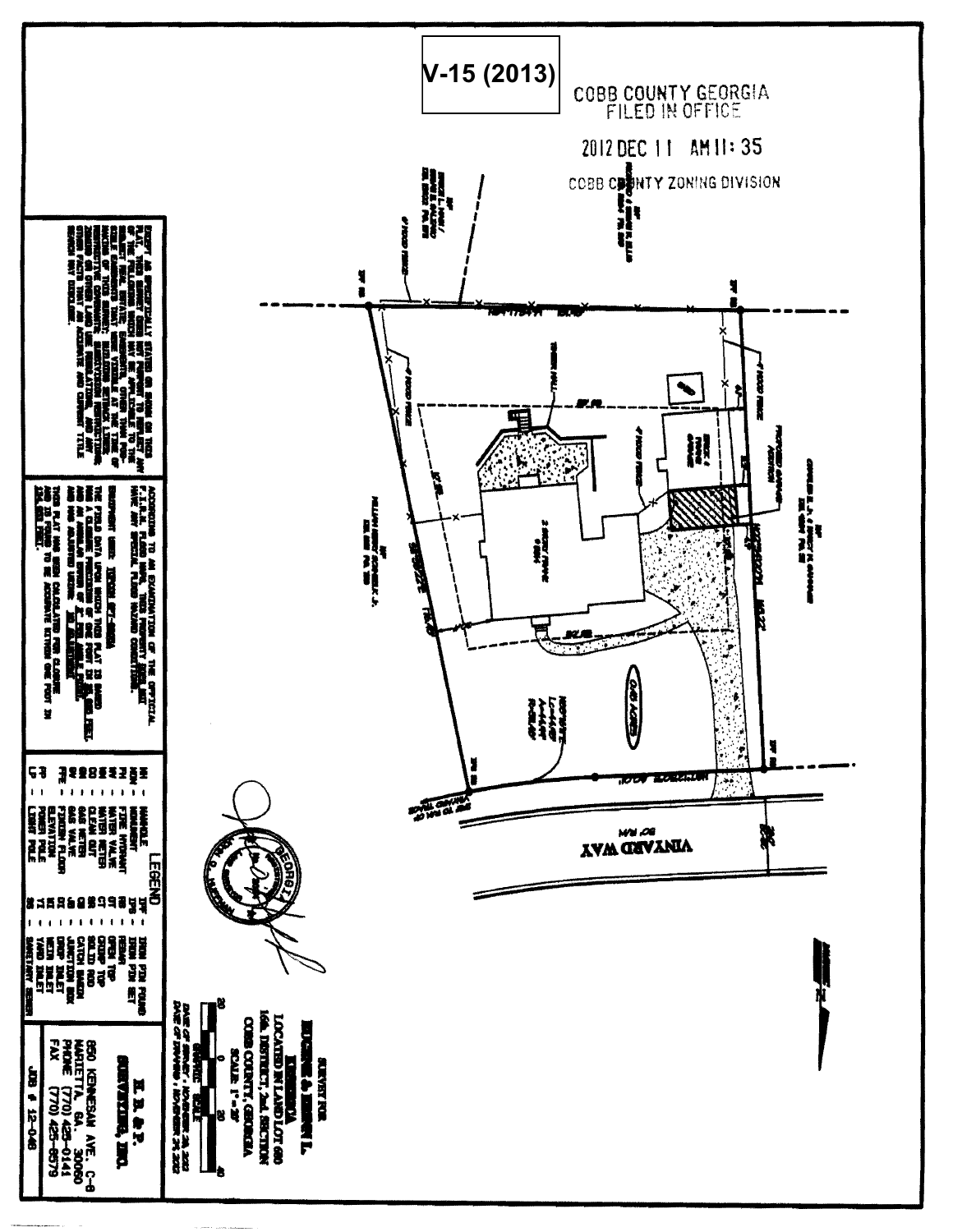| <b>APPLICANT:</b>                          | Erinn and Gene Keserica |          |                                   | <b>PETITION No.:</b>        | $V-15$         |
|--------------------------------------------|-------------------------|----------|-----------------------------------|-----------------------------|----------------|
| <b>PHONE:</b>                              | 404-314-6618            |          |                                   | <b>DATE OF HEARING:</b>     | $02 - 13 - 13$ |
| Erinn Keserica<br><b>REPRESENTATIVE:</b>   |                         |          |                                   | <b>PRESENT ZONING:</b>      | $R-20$         |
| <b>PHONE:</b>                              |                         |          | 404-314-6618                      | <b>LAND LOT(S):</b>         | 680            |
| <b>TITLEHOLDER:</b>                        |                         | Keserica | Eugene Keserica, Jr. and Erinn L. | <b>DISTRICT:</b>            | 16             |
| On the south side of<br>PROPERTY LOCATION: |                         |          |                                   | <b>SIZE OF TRACT:</b>       | $0.45$ acre    |
| Vinyard Way, west of Johnson Ferry Road    |                         |          |                                   | <b>COMMISSION DISTRICT:</b> | 3              |
|                                            |                         |          |                                   |                             |                |

(3814 Vinyard Way).

**TYPE OF VARIANCE:** 1) Allow an accessory structure to the side of the principal building; and 2) waive the side and rear setbacks for an accessory structure over 650 square feet ( existing 984 square foot garage including proposed addition) from the required 100 feet to 4 feet on the western side, 35 feet on the southern side, 95 feet on the eastern side, and 86 feet on the northern side.

**OPPOSITION: No. OPPOSED \_\_\_\_\_ PETITION No. \_\_\_\_\_ SPOKESMAN \_\_\_\_\_\_\_\_\_\_\_\_\_\_\_\_\_\_\_\_** 

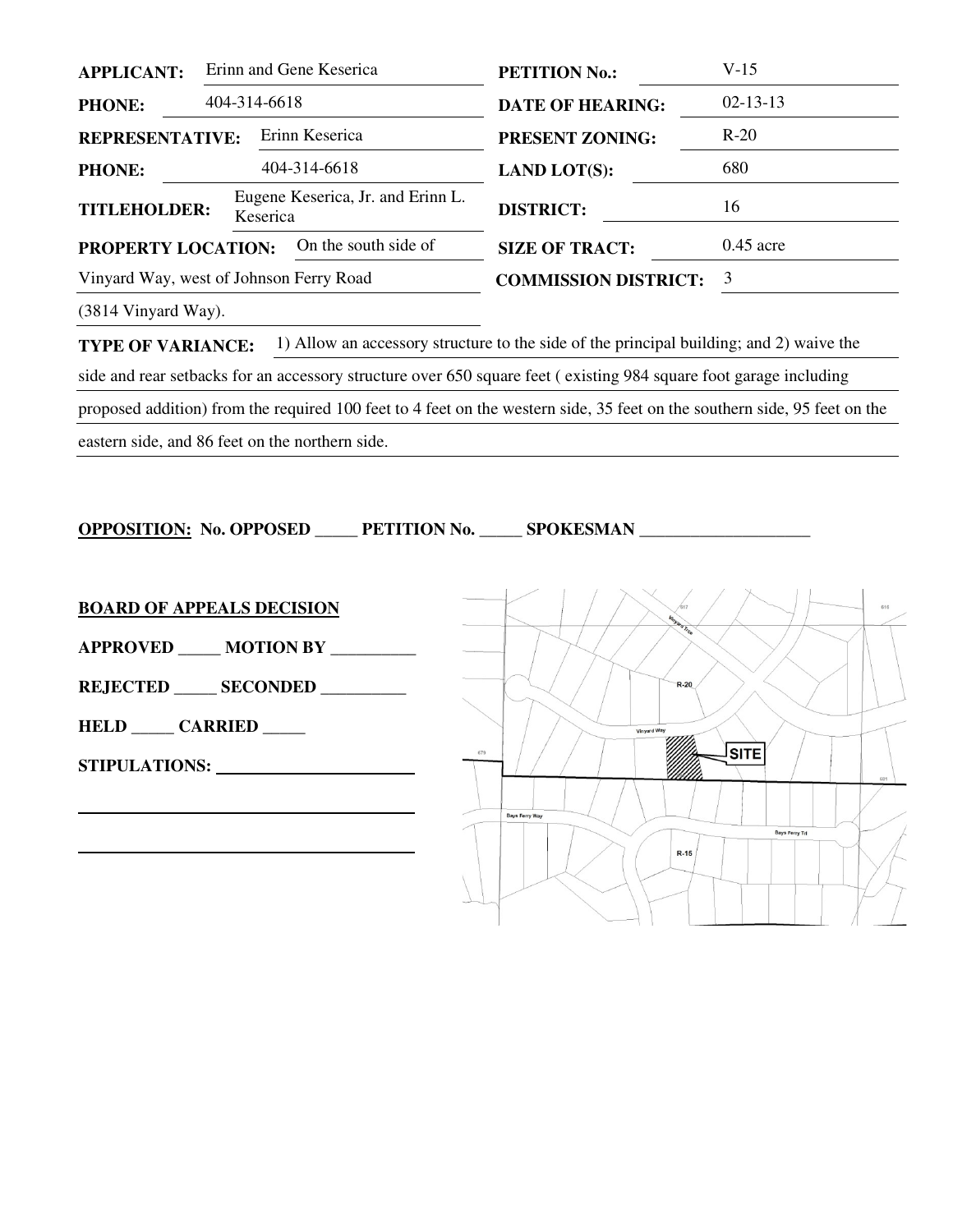\*\*\*\*\*\*\*\*\*\*\*\*\*\*\*\*\*\*\*\*\*\*\*\*\*\*\*\*\*\*\*\*\*\*\*\*\*\*\*\*\*\*\*\*\*\*\*\*\*\*\*\*\*\*\*\*\*\*\*\*\*\*\*\*\*\*\*\*\*\*\*\*\*\*\*\*\*\*\*\*\*\*

## **COMMENTS**

**TRAFFIC:** This request will not have an adverse impact on the transportation network.

**DEVELOPMENT & INSPECTIONS:** Wall closer than 5 feet from the property line must be 1-hour fire rated and permit is required.

**SITE PLAN REVIEW:** If this variance request is approved, a subdivision plat revision must be recorded prior to the issuance of the certificate of occupancy showing all improvements on the lot and referencing the variance case in the standard plat revision note. The surveyor must submit the plat to the Site Plan Review Section, Community Development Agency for review and approval prior to recording. Call 770-528-2147.

**STORMWATER MANAGEMENT:** No adverse stormwater management impacts are anticipated from this setback encroachment. The proposed garage expansion will be located over the existing driveway pavement.

**HISTORIC PRESERVATION:** After examining Civil War trench maps, Cobb County historic property surveys, county maps, and various other resources, staff has no comments regarding the impact or treatment of historic and/or archaeological resources.

## **DESIGN GUIDELINES:** No comment.

**CEMETERY PRESERVATION:** No comment.

**WATER:** No conflict.

**SEWER:** No conflict.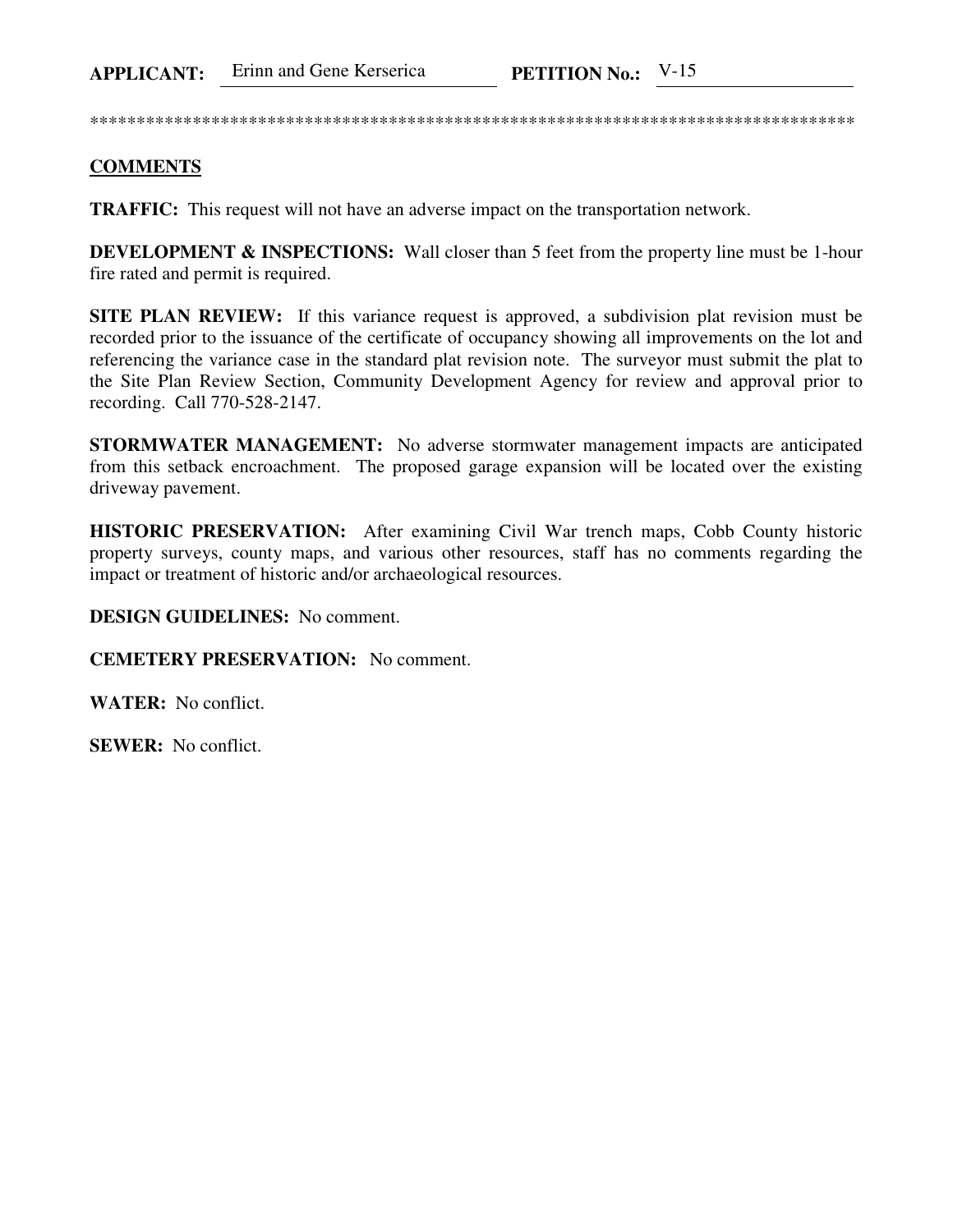FIRE DEPARTMENT: After analyzing the information presented for a Preliminary Review, the Cobb County Fire Marshal's Office is confident that all other items can be addressed during the Plan Review Stage.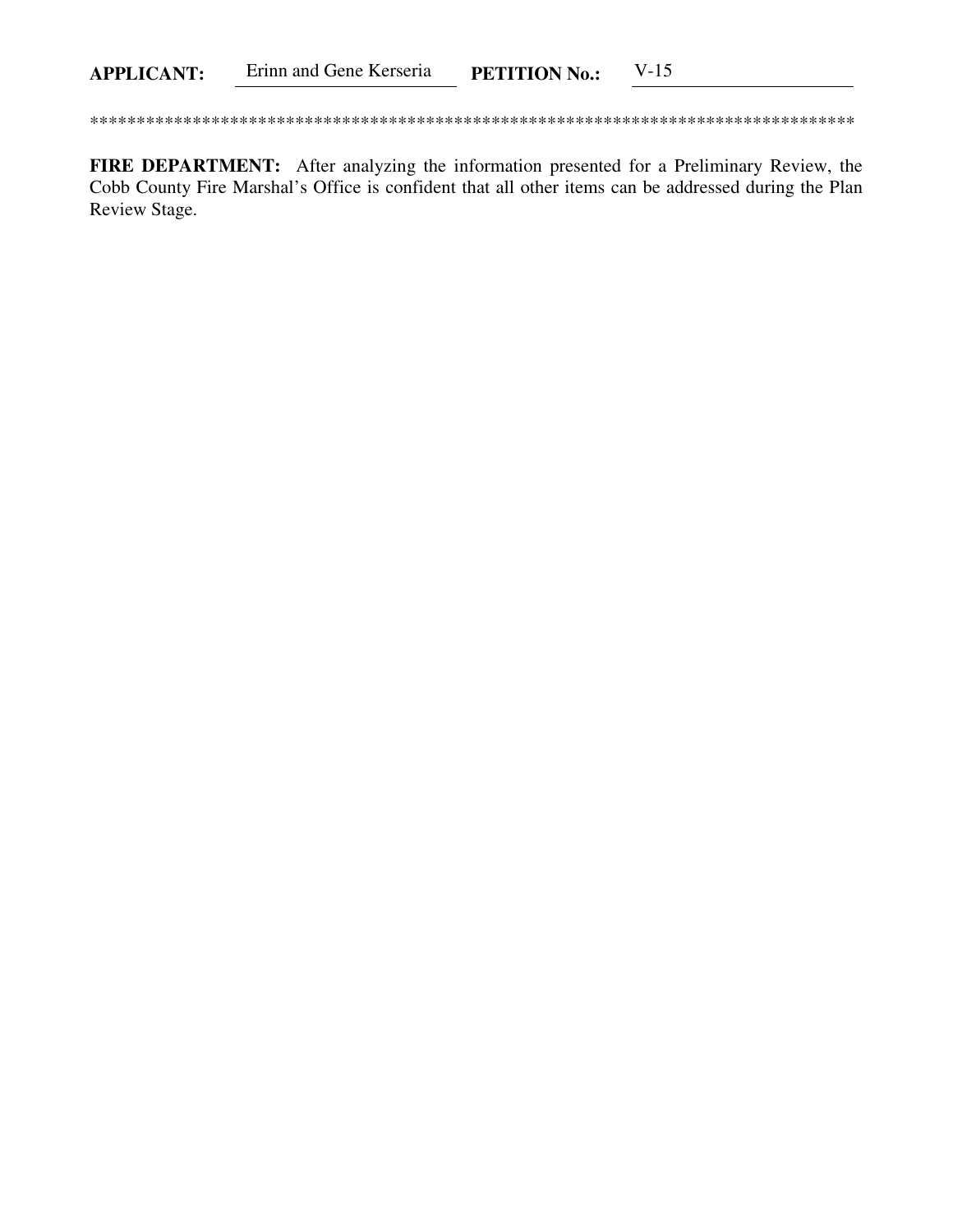**V-15**